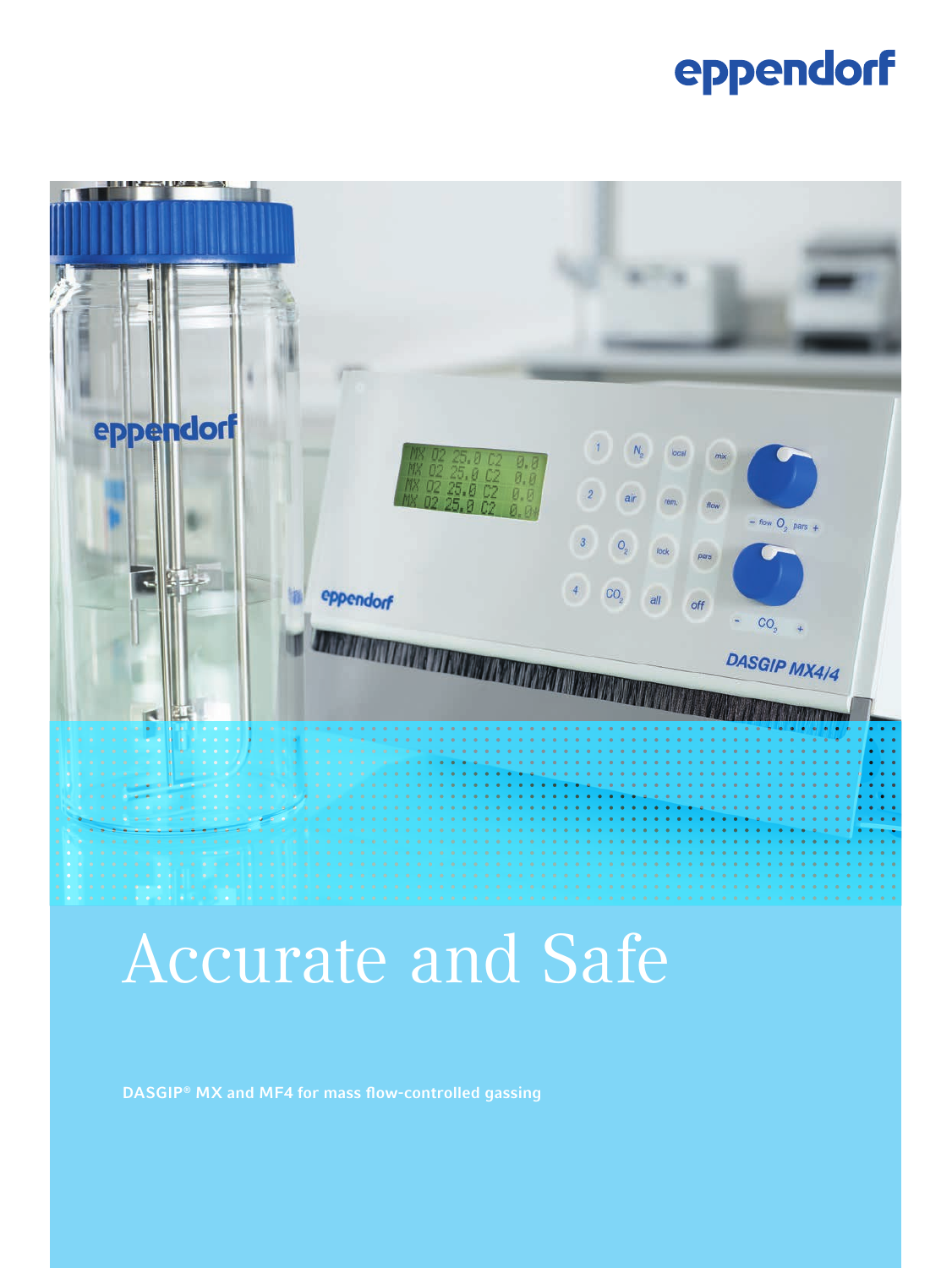# Mass Flow-Controlled Gassing

With the DASGIP MX4/4, MX4/1 and MF4 modules, Eppendorf offers a broad range of gassing solutions for bench-scale bioprocesses in both cell culture and microbiology. Integrated thermal mass flow controllers (TMFCs) with individual setpoints at each outlet provide accurate control of oxygen  $(O_2)$  and carbon dioxide  $(CO_2)$ concentrations. Each module comes with integrated or external pressure sensors ensuring safe operation of glass and single-use bioreactors.

### DASGIP MX4/4 and MX4/1 for precise gas mixing

Eppendorf DASGIP MX4/4 and MX4/1 provide independent gas mixtures of up to four input gases (air, oxygen, carbon dioxide and nitrogen).

- > Mass flow-controlled gassing of one (MX4/1) or up to four (MX4/4) bioreactors
- $>$  Individual gas mixtures out of air,  ${\sf O}_{\sf 2}$ , CO $_{\sf 2}$  and  ${\sf N}_{\sf 2}$
- > Constant flow rates of up to 250 sL/h (MX4/4) or up to 1,200 sL/h (MX4/1)
- > Safe operation using online pressure control with integrated (MX4/4) or external (MX4/1) pressure sensors





#### Stand-alone solutions for monitoring

Seamless integration using the DASGIP EasyAccess software package

DASGIP MX4/4 and MX4/1 gassing modules can not only be used as part of DASGIP Parallel Bioreactor Systems, but also stand-alone or integrated with New Brunswick™ and third-party software. OPC communication allows seamless integration with existing process control systems.

You will find the ordering numbers of our stand-alone modules on the back cover.



#### Cascaded control of dissolved oxygen – Gassing strategies in cell culture and microbiology

Oxygen transfer can be increased by oxygen enrichment, higher gas flow, and/or agitation. An individual DO control strategy is often defined by a cascade. In shear-sensitive cell cultivations, agitation usually remains unchanged. Gas flow is kept to a minimum if the medium tends to foam. The user may choose to first enrich from air to oxygen followed by a slight flow adjustment. Working with robust microorganisms and high cell densities is different: A higher agitation often is required to prevent from oxygen limitations, followed by increased gas flow and then by oxygen enrichment.

Using DASware® control all three cascade parameters can be defined in the software, independently for all vessels. This allows automated DO control to meet individual demands. It also features a unique online visualization and allows DO cascade changes to be made online. This helps users adapt and optimize DO control at any time during the process run.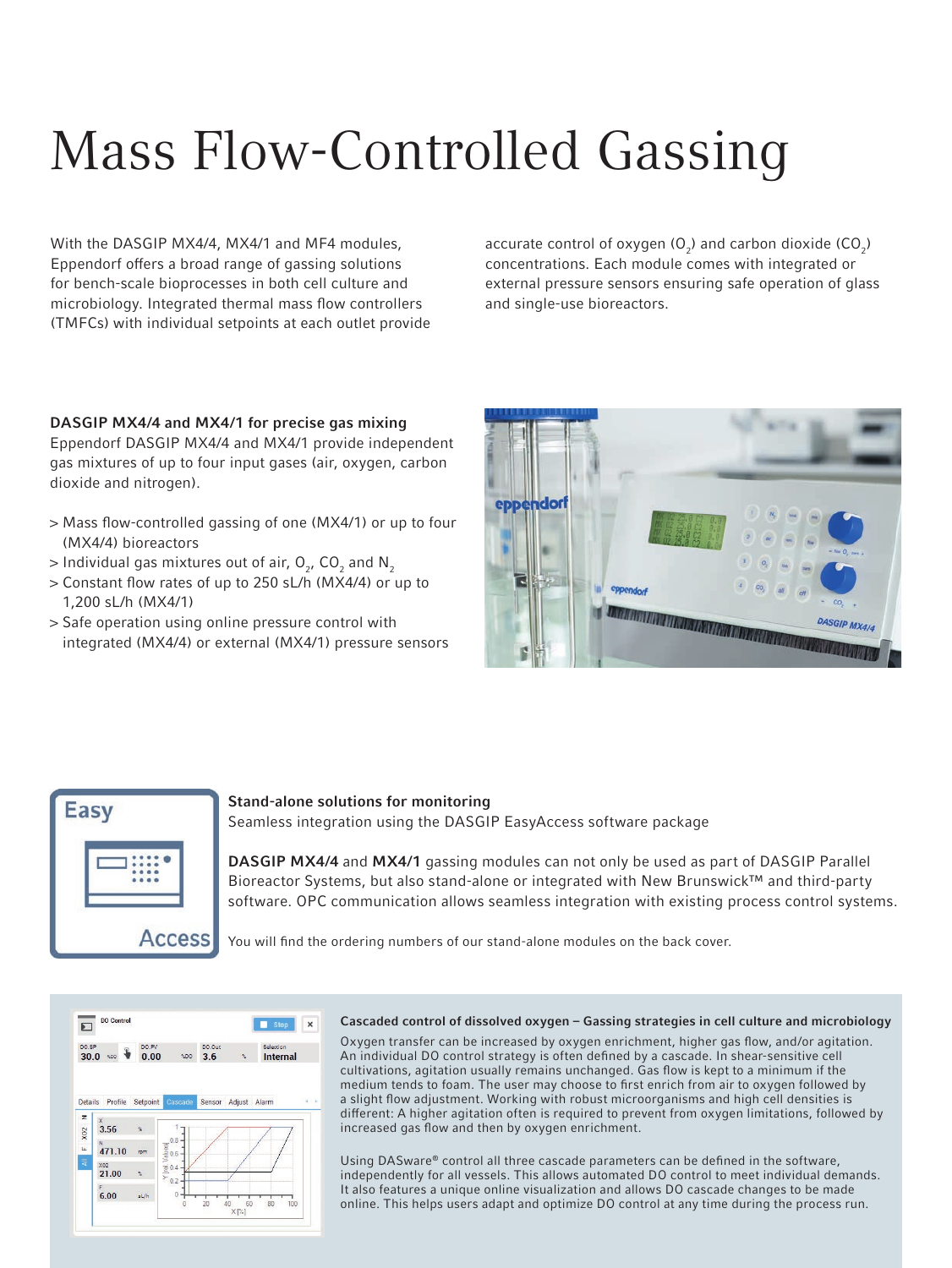

### DASGIP MF4: TMFC gas supply in up to four vessels

Four input channels allow mass flow-controlled gassing of up to four vessels with individual flow rates. The DASGIP MF4 is suitable for various gas types, including air, oxygen, carbon dioxide and nitrogen.

- > Mass flow-controlled gassing of up to four bioreactors
- $>$  Selectable from air,  $O_{2'}$  C $O_{2}$  and  $N_{2}$  for each vessel (no gas mixing)
- > Individual setpoints for each inlet gas
- > Constant flow rates up to 1,200 sL/h (various models available)
- > Safe operation due to online pressure control with external pressure sensor and one-way valves prohibiting back flush of gases

# »As easy as stacking blocks.«

The flexible Eppendorf DASGIP modules for monitoring and control meet the highest demands in research and process development labs or as a part of quality assurance. The parallel nature of the DASGIP modules and their compact, stackable design enable individual operation of up to 16 bioreactors while making optimal use of lab space.

![](_page_2_Picture_10.jpeg)

For more information please also refer to our brochures on DASGIP solutions for monitoring, temperature/agitation control, and feeding.